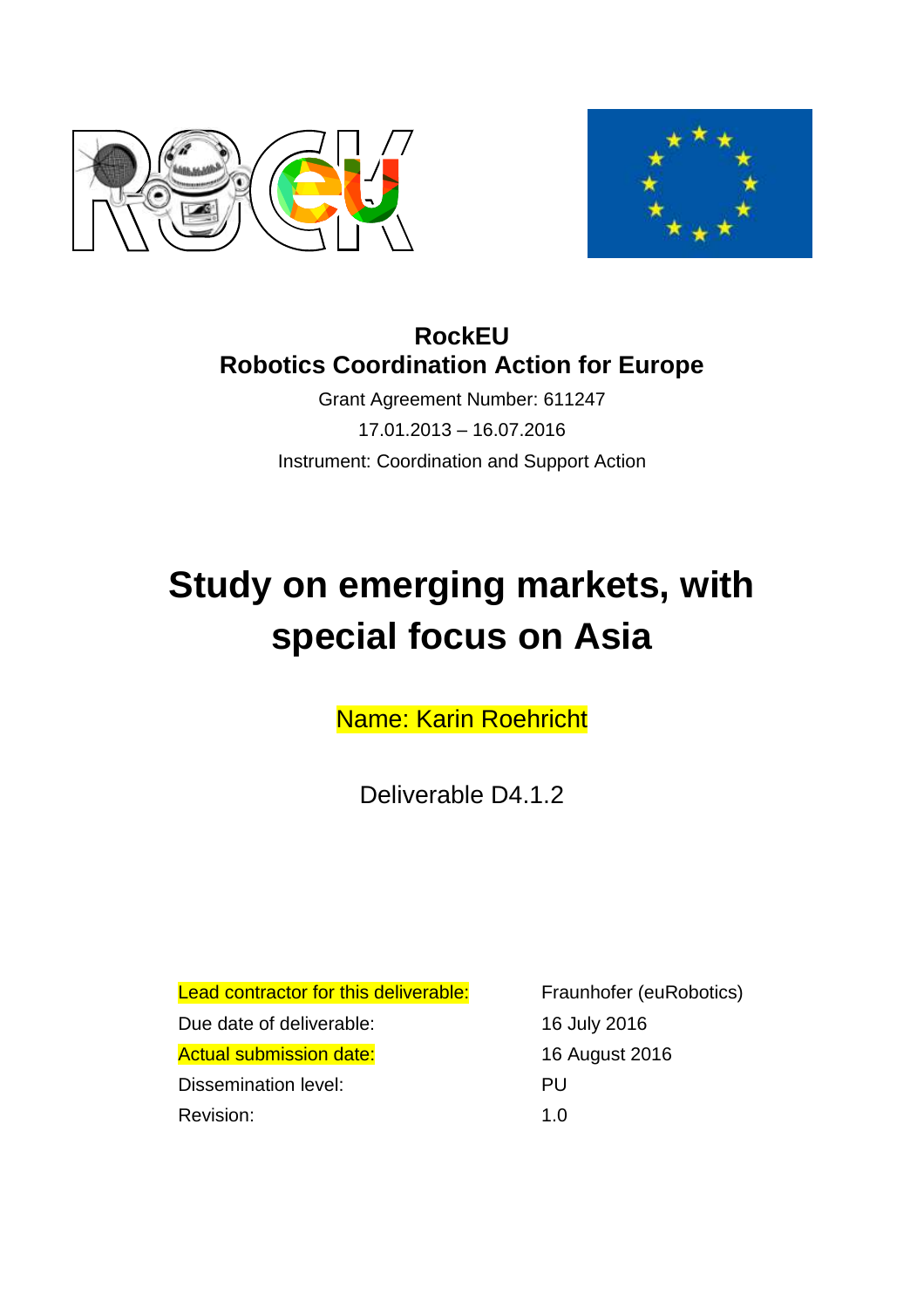# **Executive summary**

This deliverable gives some basic information about emerging markets which become more and more interesting and relevant for the robotics industry. It starts with a brief introduction into the BRICS states, currently seen as the general emerging markets. The deliverable continues with an overview about the latest statistical data about the world's robotics sales and stock presented by the International Federation of Robotics and other sources of information.

The relevant third chapter informs about the previously main drivers for robotics industry in the BRICS states, especially China, and also details some of the political strategies that have lead to this impressive development. Furthermore, data from other emerging countries, e.g. India, is presented as well as from the known BRICS states Brazil, Russia and South Africa.

Readers should have in mind that this deliverable was written as a "contingency measurement" and under time constraints. That is why the intention of the deliverable is just to give the most basic information about emerging markets for robotics with a focus on market data collected by the IFR and presented in the market study World Robotics.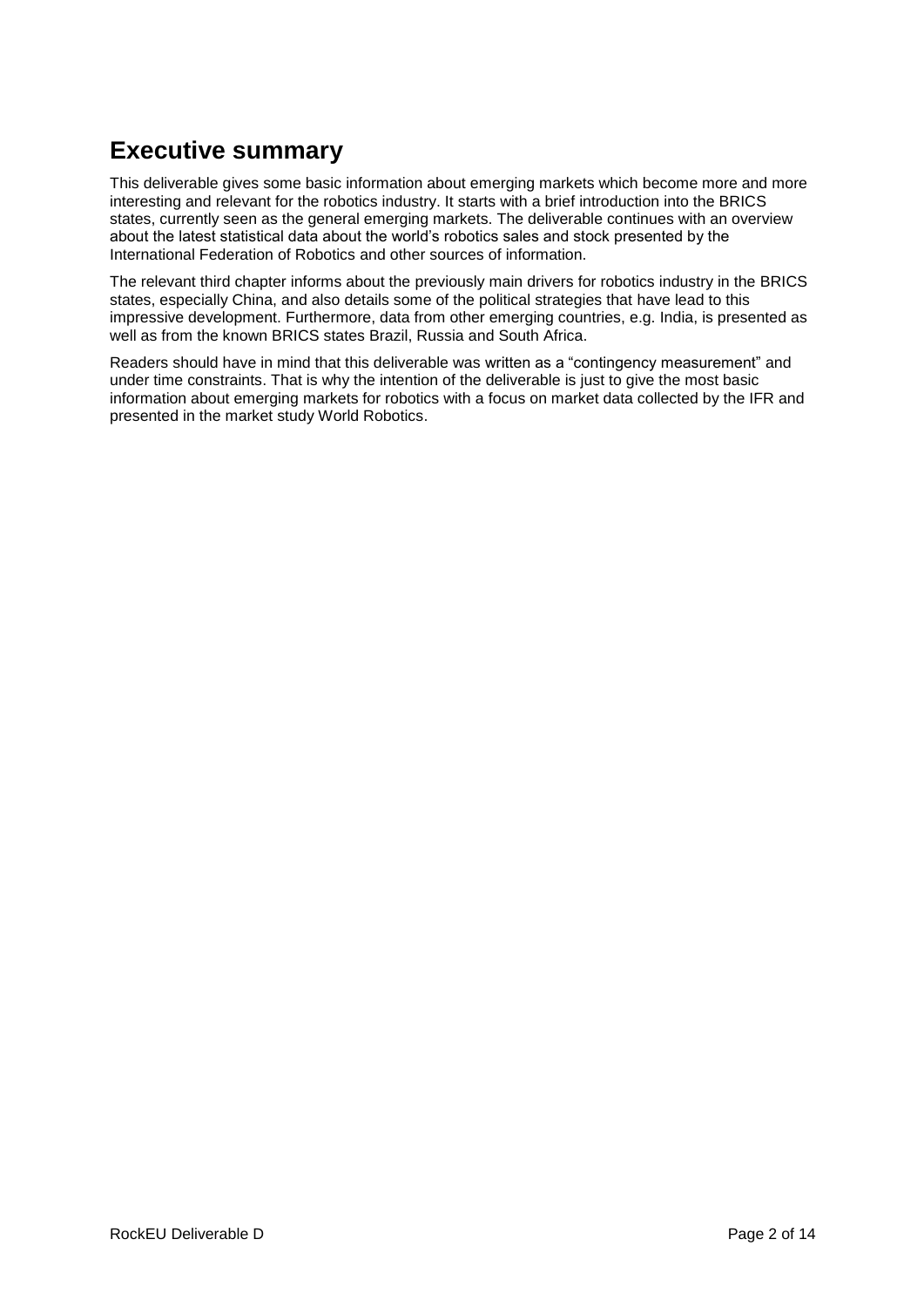# **Content**

| 1 <sub>1</sub> |        |  |  |  |
|----------------|--------|--|--|--|
| 2.             |        |  |  |  |
| 3.             |        |  |  |  |
|                | 3.1.   |  |  |  |
|                | 3.1.1. |  |  |  |
|                | 3.1.2. |  |  |  |
|                | 3.1.3. |  |  |  |
|                | 3.2.   |  |  |  |
|                | 3.2.1. |  |  |  |
|                | 3.2.2. |  |  |  |
|                | 3.2.3. |  |  |  |
|                | 3.2.4. |  |  |  |
| 4.             |        |  |  |  |
| 4.1.           |        |  |  |  |
|                | 4.2.   |  |  |  |
|                | 4.3.   |  |  |  |
| 5.             |        |  |  |  |
| 6.             |        |  |  |  |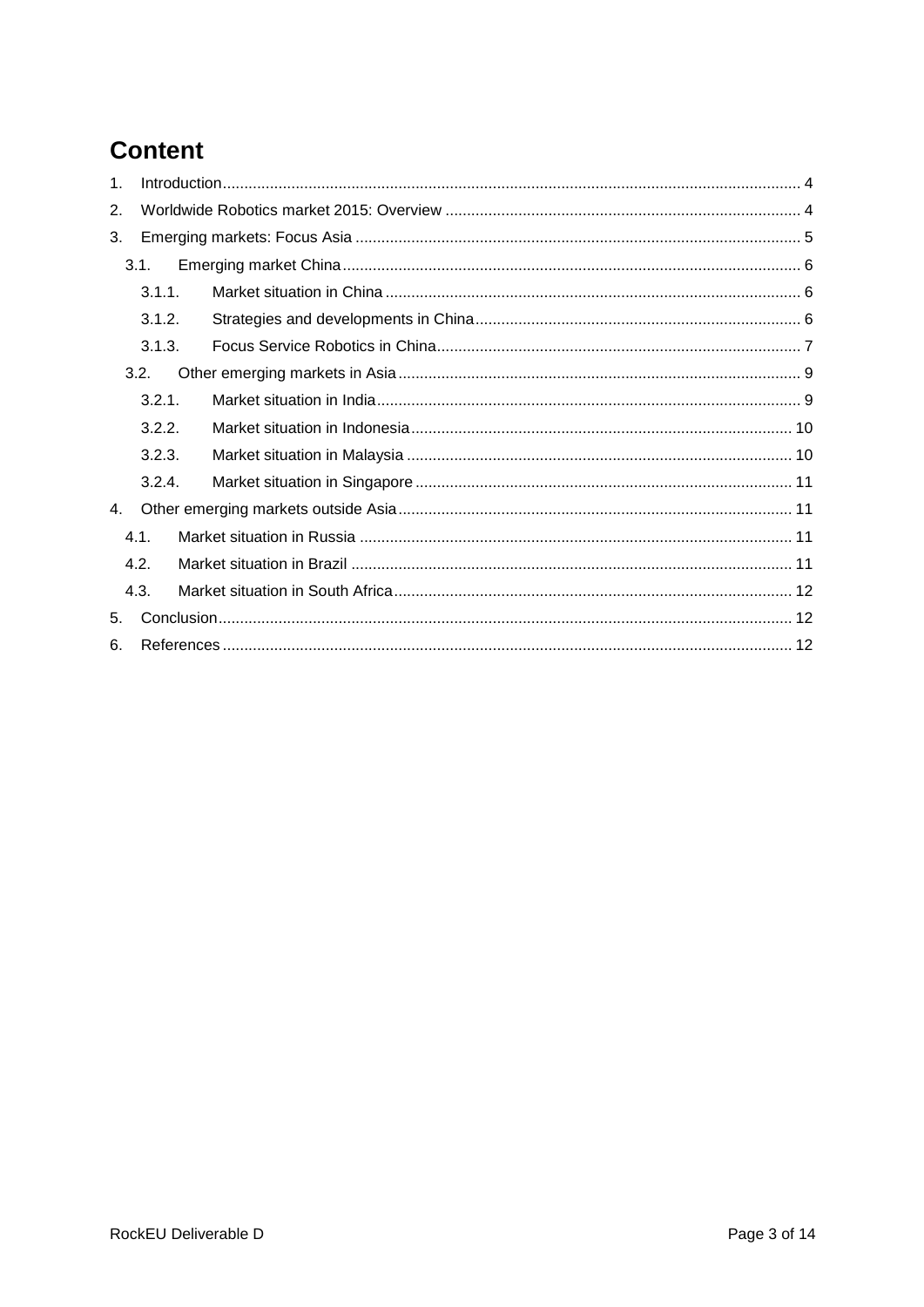# <span id="page-3-0"></span>**1. Introduction**

Be it the investment of the Chinese electrical appliance manufacturer Midea Group in the well-known German robot manufacturer Kuka, the rising automation market in particular pushed by the initiative "Made in China 2025" or the increasing demand of consumer products that, among others, offers one of the world's biggest e-commerce platforms Alibaba Group: China is the most accelerating emerging market which generates a significant impact on the robotics and automation market.

But not just China is in the focus of the world's economy. Generally named as "BRICS" states, it is Brazil, Russia, India, China and since 2010 also South Africa that act more and more as industrialized countries. Despite their in general successful way within the last years, their improved position in the world market is not as stable as it could be and as forecast in the past decade. This can recently be said about all these five emerging markets, as summarized the online business journal "Knowledge@Wharton" on the occasion of the World Economic Forum in Davos 2016: "Undeniably, these countries [BRICS] have changed the face of global business over the past twenty years. Yet lately, the BRICs have been crumbling a bit, sparking many reports about their lacklustre performance." [Kowdledge@Wharton, 2016] Similar information gave the Wall Street Journal, where Ian Talley stated:

"Weak global consumption, plunging commodity prices and a host of other economic and political problems have pushed two of the countries – Russia and Brazil – into recession and fuelled the biggest investor exodus out of emerging markets in more than two decades, with investors pulling a net \$500 billion out over the past year. Their economic future is now uncertain. And their efforts to form a bloc challenging the collective power of the Group of Seven largest industrial economies have largely been viewed with healthy dose of scepticism, doubt catalysed now by an increasingly grim outlook for the group." [Talley 2016]

Bearing in mind the political and economic status quo of the BRICS states as well as their economic ambitions, investments and knowledge management is of significant importance to the European Community. This is due to two main factors: The first one is that BRICS states are already an important partner for European export activities and thereby have a big influence on the development of European industries, e.g. robotics and automation. The second factor is that these countries might come up with strategies to strengthen their home industries, as just can be observed by the mentioned Midea Group acquisition of Kuka. It is just one example how BRICS states will not only rely on the import of core technologies but how they will invest in boosting "home-made" knowledge and technologies.

This deliverable tries to give some insights into market situations, ongoing projects and cooperation. Please have in mind that this version is a draft. It has been written as a "contingency measurement" to help out another RockEU project member. That is why the intention of the deliverable is just to give the most basic information. It could maybe set the scene for an activity in RockEU2.

# <span id="page-3-1"></span>**2. Worldwide Robotics market 2015: Overview**

The worldwide market for robotics and automation is on a path of success. In addition, there is still a high market potential but this is quite diverse. Whereas in some countries the density of robots (which means the number of installed robots per 10,000 employees) is already very high, in many other countries this proportion is still rather or extremely low. In general, in the "traditional" industrialised countries that form the G7 (the seven most advanced economies in the world) the density of industrial robots is expectedly higher than in the emerging markets as can be seen by the latest statistics published by the International Federation of Robotics (IFR). At this year's trade fair AUTOMATICA, the IFR presented the market situation for 2015 as follows [IFR 2016]:

- The worldwide sales of industrial robots increased by 12% in 2015 compared to 2014. This means that the global boom since the crisis 2009 continues. Whereas 2009 one million robots were deployed on factory floors the IFR assumes that this number will be 2,3 million in 2018.
- In 2015, the five main markets with the highest number of newly installed industrial robots are (in this order) China, Republic of Korea, Japan, United States and Germany. 75% of the global supply 2015 was sold in these five countries.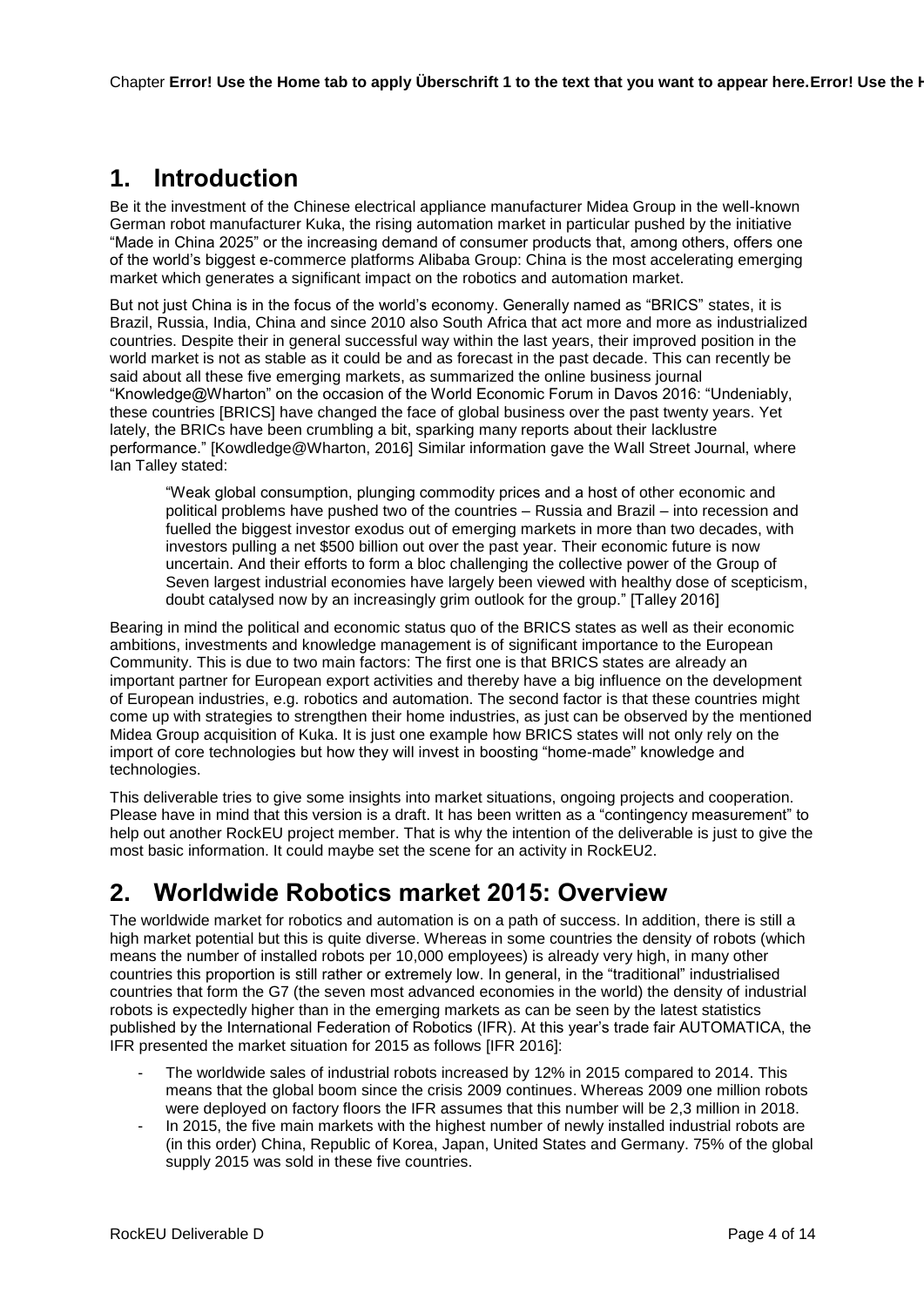- It is important to consider that this boom is both "driven by highly automated emerging countries, and by regions that are already highly developed economically." [IFR 2016]
- In Europe, the sales of robots rose by 10%; main markets are Germany (20,000 units sold). Italy (6,700 units sold) and Spain (3,800 units sold).
- Other important markets in the world: USA (plus 3% and 27,000 units sold), Mexico (sales more than doubled and 5,500 units sold).
- The world's strongest growth market is Asia (plus 16% and 156,000 units sold).
- China is the main driver: 68,000 units were sold which means that "China alone surpassed the total market volume for Europe." [IFR 2016, see for more details chapter [3](#page-4-0) in this document]
- Industrial robots are mainly used in these industries: automotive, electrical/electronics, metal, rubber and plastics and food.

One of the main driver of this positive development is the need to increase productivity. A study by Boston Consulting states:

"For the past few decades, the scramble for competitive advantage in manufacturing has largely revolved around finding new and abundant sources of low-cost labor. Rapidly rising wages in most big emerging markets are bringing the era of easy gains from labor cost arbitrage to a close. A little more than a decade ago, for example, Chinese labor costs were about onetwentieth of these in the US. Today the manufacturing cost gap between China and the US has nearly disappeared for many products that are sold in the US." [Sirkin et. al. 2016]

For Sirkin et. al., the development towards more automation will mainly depend on two factors: "How cost-effective is it to submit machines for human labour? And how easy is it to automate production tasks?" After having analysed the 25 major good-exporting economies in the world, the authors conclude that China, the US, Japan, Germany and South Korea "will account for about 80% of robot shipments over the next decade; China and US alone will account for around half of those shipments" and can be mentioned winners of the robot revolution. [Sirkin et. al., 2016] This prognosis already points out that China has a leading role among the emerging markets. In contrast, Mexico and India will not benefit that much from automation because the wages will stay rather low and thus tasks mainly be done manually.

# <span id="page-4-0"></span>**3. Emerging markets: Focus Asia**

The aforementioned BRICS states are to be counted as emerging markets from a general economic point of view thanks to remarkable growth rates during a significant time. However, they are not automatically growing markets for robotics and automation. China definitely is continually growing what will be outlined in the following sub-chapter [0.](#page-4-1) Other countries try to play a more important role in the robotics market or have a special focus or 'niche' which gains in importance. This is for example the agricultural sector in South Africa as detail Acha Leke et. al. in their McKinsey Study. The other four still more relevant domains that complete South Africa's "Big Five" should be in the future: advanced manufacturing, infrastructure and productivity, natural gas and service exports. [Leke et. al. 2015, p. vi]

Becoming a key player in the global manufacturing is normally a long and difficult way. This is due to a complex interplay of factors and often related to national strategies like "Made in China 2025" or "Make in India". Another report outlines how China is performing and how other emerging markets are more slowly 'climbing the latter': Since 1980, China moved from rank seven to rank two in 2010 on the list of the top 15 manufacturers by share of global nominal manufacturing gross value added. India moved from rank 15 (1980) to ten, and Russia from rank 21 (2000) to eleven in 2010. [Manyika et. al. 2012, p. 2] Also Brazil (1980 and 1990 rank eight, 2000 rank twelve, 2010 rank six) and Indonesia (2000 rank 20, 2010 rank 13), important for the Asian focus of this deliverable, are listed under the top manufacturers.

<span id="page-4-1"></span>The World Robotics 2015 [Litzenberger et. al. 2015] details on pages 146-154 the Asian and Australian robotics demand and market for 2014 as follows:

- Sales:
	- o 139,344 new robots installed, 41% more than in 2013
	- $O$  CAGR 2010-2014: + 19%
	- o Shares of total supply: handling operations 45%, welding 27%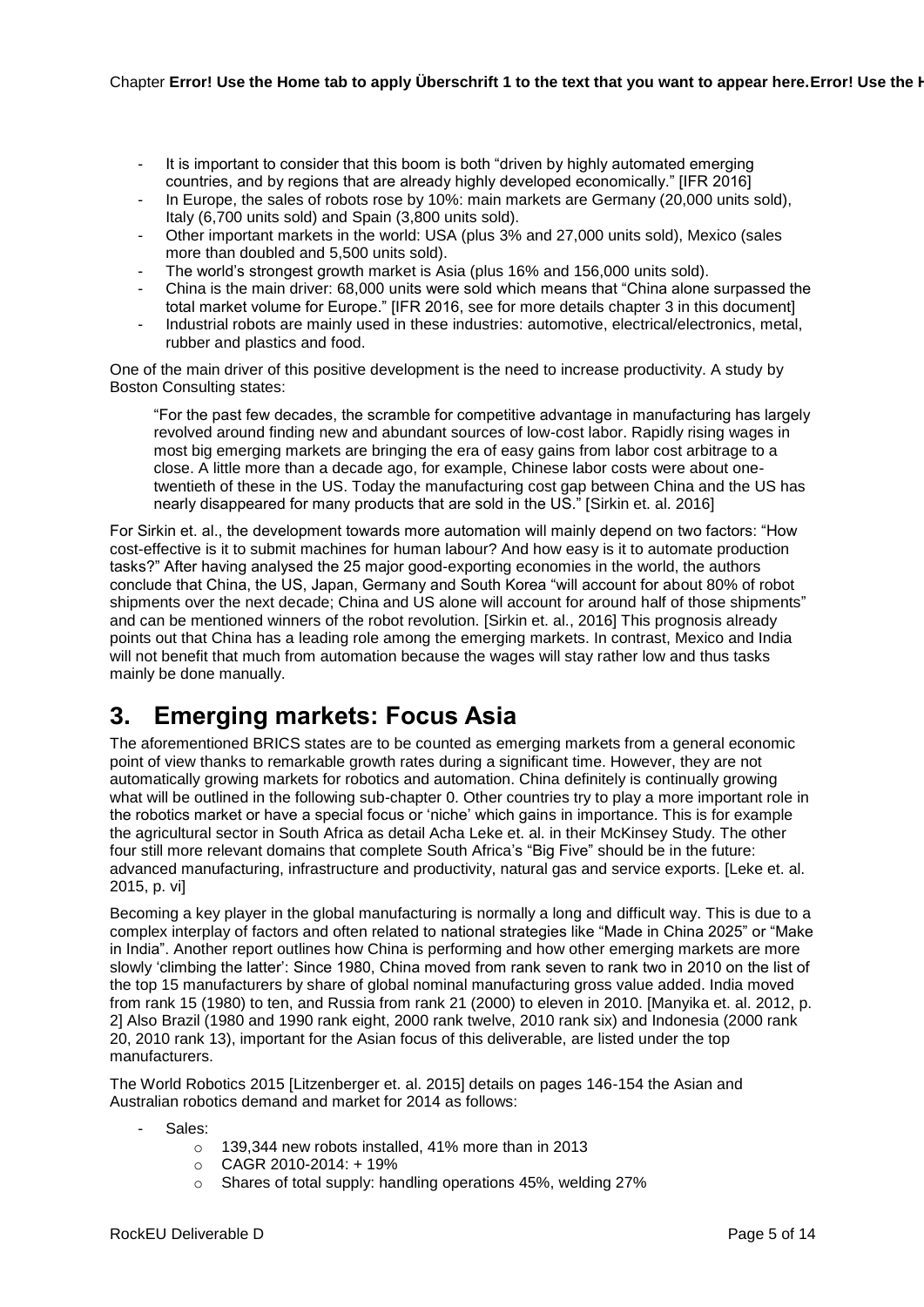- o Industries: automotive 39%, electronic/electronical 30%, metal 8%, plastic/chemical products 6%
- Stock of operational robots:
	- o About 785,000 units which means 14% more than in 2013
	- $O$  CAGR 2010-2014: +11%
	- o Shares of total supply: handling 39%, welding 29%, assembly 14%
- Robot density in manufacturing industry: 54 robots per 10,000 employees (worldwide 66)

With these numbers, Asia held a new record in 2014. Almost all industries invested in more robots and China is the main driver with a share of 41% of the total supply.

Asia's importance for robotics also lead to a recent event organized by the initiative ROS-Industrial which focusses on bringing the open source Robot Operating System ROS into industrial applications. Two consortia with about 40 members both from industry and research organizations in North America and Europe exist since few years. According to the growing interest shown by Asian countries, there was the inaugural meeting in Singapore in July 2016 that laid the foundation for the third consortium. [Yeo 2016] ROS-Industrial Asia Pacific will strengthen the networking activities in the region and further promote ROS as becoming the standard framework for the efficient development and integration of robot systems.

## <span id="page-5-0"></span>**3.1. Emerging market China**

The already cited IFR press release from June 2016 mentions the important points concerning China's impressive development within the last few years: [IFR 2016]

- The annual supply of industrial robots in China grew by 17% in 2015
- Foreign-based robotic manufacturers profit with a 69% share of the total market. At the same time, domestic competitors have, by now, significantly expanded their market share to 31% (2013: 25%).

The following paragraphs give more details about the market situation as well as about strategies and political plans behind.

#### <span id="page-5-1"></span>**3.1.1. Market situation in China**

The World Robotics 2015 [Litzenberger et. al. 2015] details on pages 155-166 the Chinese robotics demand and market for 2014 as follows:

- Sales:
	- o 57,096 new robots installed (thereof about 16,000 from Chinese suppliers), 56% more than in 2013
	- $O$  CAGR 2010-2014: +40%
	- o China has position no. 1 worldwide
	- o Shares of total supply: welding 36%, handling operations 35%
	- o Industries: automotive 36%, electronic/electronical 29%, metal 12%,
- Stock of operational robots:
	- o About 189,400 units which means 43% more than in 2013
	- $O$  CAGR 2010-2014: +38%
	- o China has position no. 3 worldwide
	- o Shares of total supply: welding 40%, handling 35%
- Robot density
	- o manufacturing industry: 36 robots per 10,000 employees
	- o automotive: 305 per 10,000 employees
	- o all others: 17 robots per 10,000 employees

These data demonstrate that China beat all records in 2014.

#### <span id="page-5-2"></span>**3.1.2. Strategies and developments in China**

However, these impressive numbers have to be seen within the context that the robot density in China is still very low and the positive development still has a long way to go until it reaches at least the average robot density in the world which is 66 robots per 10,000 employees. In about 20 countries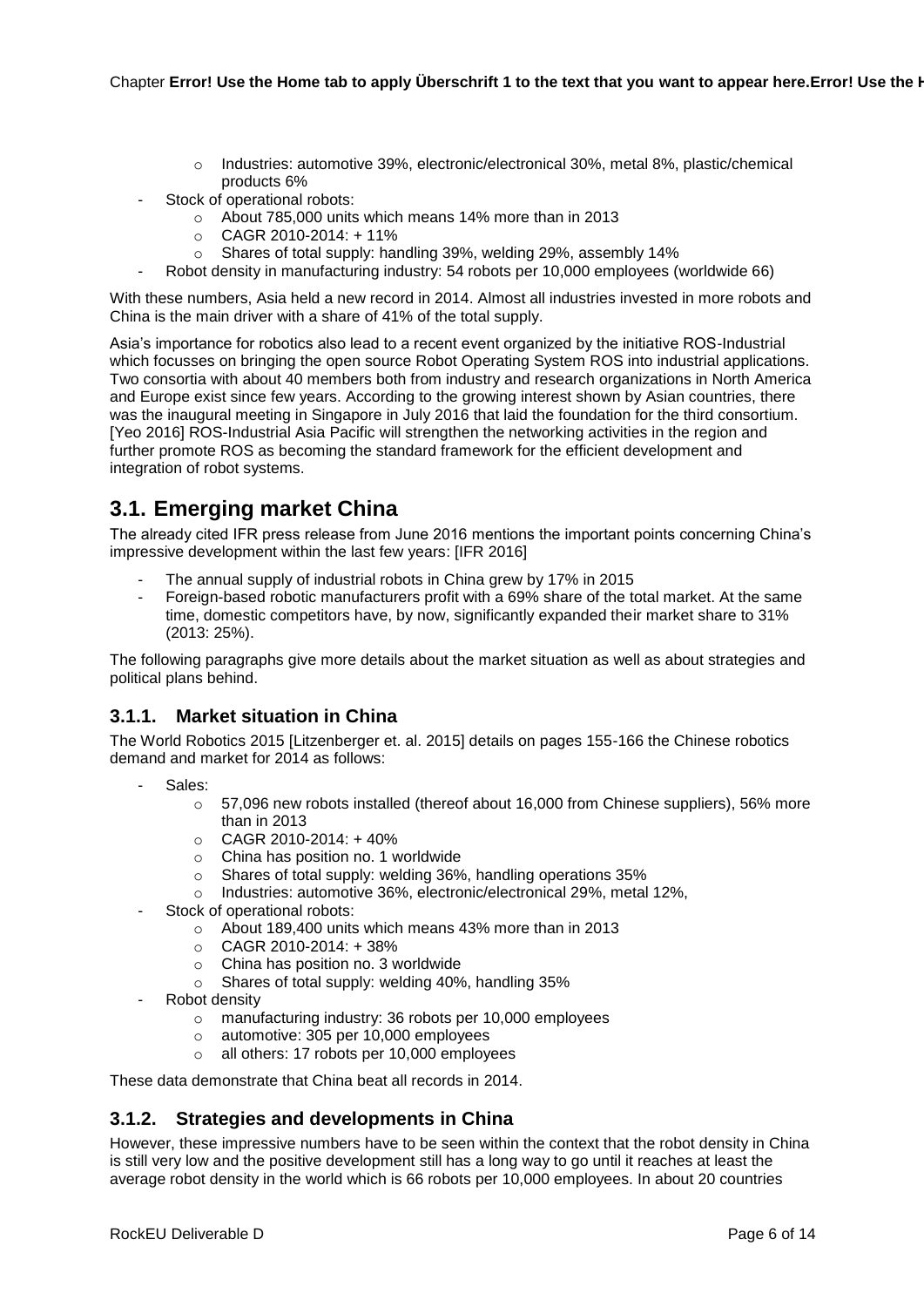worldwide, the number of robots was higher than the average (with Republic of Korea and 478 robots per 10,000 employees on top) whereas China had only 36 units in 2014. Already in 2020, it is planned to have a robot density of 150 units per 10,000 employees which implicates a tremendous growth in automation. [IFR 2016]

Two main points influence the Chinese plans to become one of the main leaders in robotics, as Lars Balzer presented in his analysis about China at the European Robotics summit 2015. [Balzer 2015] The first one is the societal situation. Compared to other Asian countries, the average wages in China are quite high and a way for being more competitive must be found. Also, the population is ageing and less people offer productive labour force what may rise the wages as well: "Partly because of the onechild policy, formally phased out in 2015, China's working-age population is expected to fall from one billion people last year to 960 million in 2030, and 800 million by 2050." [Bland 2016] The second point is the so far high dependency from foreign robot suppliers and their knowledge.

Therefore, the government started much effort to thoroughly organize and structure innovation politics that concerns robotics. Three ministries are involved (Ministry of Industry and Information Technology, Ministry of Finance and the Ministry of Science and Technology) as well as two academies, one office on intellectual property rights and a National Commission. They define key targets, monitor the achievements and identify hurdles in order to continuously improve the innovation process. The measurements are not only implemented by the state government but also by the provinces to give financial or other support to the local industry partners. Last but not least, industry clusters are built that facilitate the knowledge and technology transfer between research institutions and robot manufacturers. The home-market is becoming stronger and companies like Ningbo with its subsidiary E-Deodar is a relevant competitor to established manufacturers. [Bland 2015] Another aim is to strengthen the home industry by investing in competitors to have access to new markets and to enrich technology and R&D knowledge. [Whole parapgraph Balzer 2015] It is thus not surprising at all that Midea Group acquired Kuka, in contrast, it is part of a well-grounded strategy. [More information also in Demaitre 2016]

The ambitions are bundled in the ten-year national plan "Made in China 2025" that has been publicly presented in 2015. The plan proposes "a 'three step' strategy of transforming China into a leading manufacturing power by the year 2049, which marks the  $100<sup>th</sup>$  anniversary of the founding of the People's Republic of China". [Press release 'Made in China 2025' plan issued, 2015] Nine tasks in ten key sectors shall in particular benefit from the plan. In a speech printed in the World Robotics 2015 [Litzenberger et. al. 2015, pp. 446-447], Mr. Wang Weiming, Vice Department Head of Industry Equipment Department of the Ministry of Industry and Information Technology detailed the robotrelated aspects:

- "Establish and launch the 13<sup>th</sup> 5 year plan of the robotics industry in China.
- Actively promote and popularize the application of robots;
- Deploy research & development of the next generation of robots as soon as possible;
- Strengthen public relations and promotion of the robotics industry." [Litzenberger 2015, p. 447]

#### <span id="page-6-0"></span>**3.1.3. Focus Service Robotics in China**

So far, this deliverable has outlined the market situation for industrial robots. For China, a short insight into the service robotics sector shall be given as well. This sector is of special interest with respect to the ageing society and rising wages and has, of course, already attracted the interest of investors: "Sun Ye, president of Shanghai Kuailu Investment Group, said that the company has recently invested in a robotics program in anticipation that service robotics will become a mainstay for Chinese families in the future. 'Currently, our investment is still focused on the development of industrial robotics. However, the application of robotics is gradually extending from such industries of automobiles and electronics to the service sector such as medicine,' he said, 'the market of service robotics will surpass that of industrial robotics in the future.'" [Website [http://news.xinhuanet.com/english/2015-](http://news.xinhuanet.com/english/2015-11/24/c_134850942.htm) [11/24/c\\_134850942.htm,](http://news.xinhuanet.com/english/2015-11/24/c_134850942.htm) 2015]

Pushing service robotics to a high and attractive market level is also part of the recent five-year plan. The government aims at "tripling the annual production of robots in manufacturing to 100,000 in five years, and sell over US\$4.6 billion worth of service robots by 2020, thanks to surging demand in healthcare, education and entertainment. In addition to industrial robotics, service robotics hold great potential as well, including almost 50 mainly new Chinese companies, such as Shenzhen DJI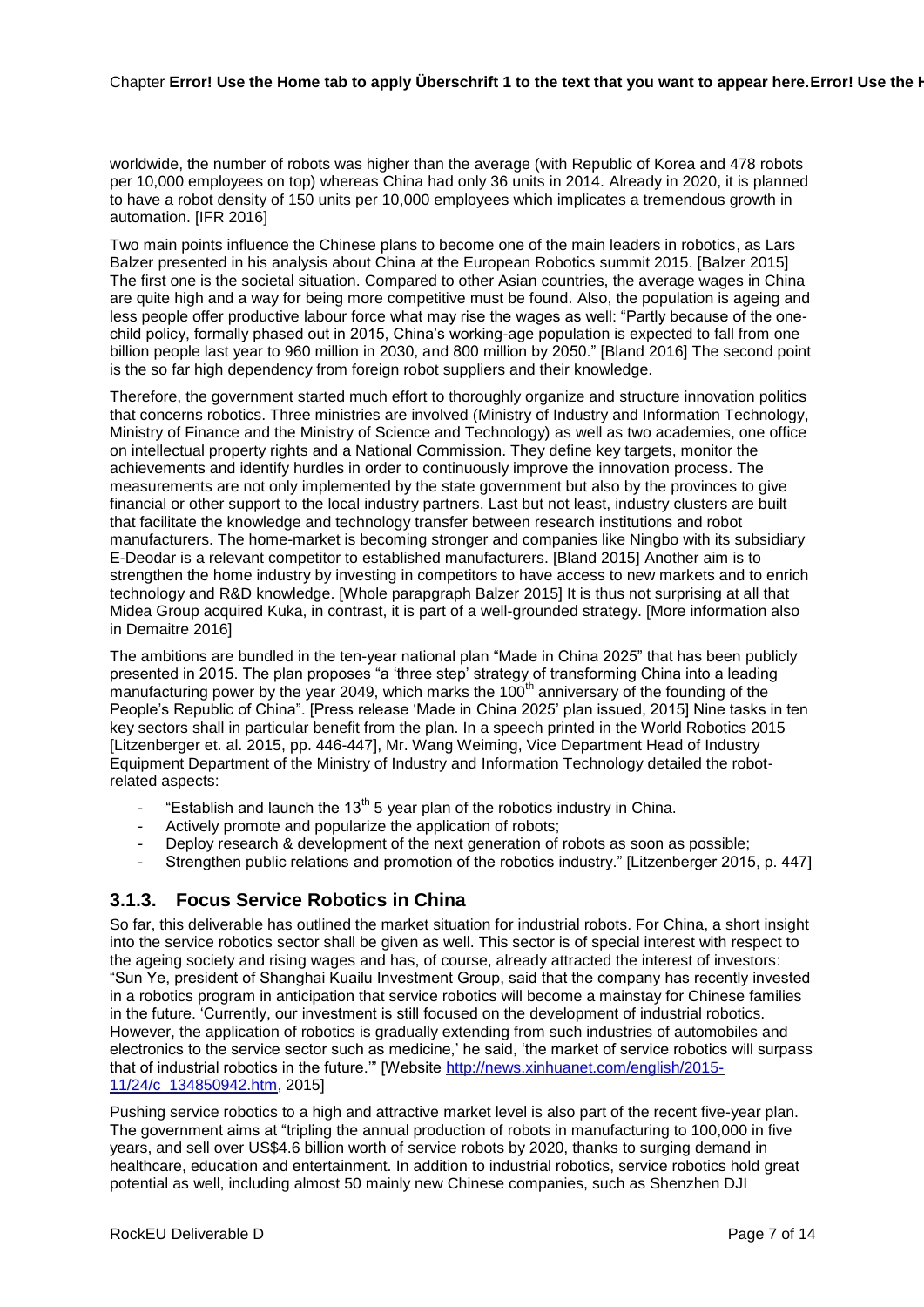#### Chapter **Error! Use the Home tab to apply Überschrift 1 to the text that you want to appear here.Error! Use the Home tab to apply Überschrift 1 to the text that you want to appear here.**

Innovations which projected sales of US\$1 billion of its devices in 2015." [Steinbock 2016] Important market players are also: Segway (personal transportation devices), Turing Robot (software for semantic recognition), Ecovacs (cleaning robots), UBTECH (robotic assistance) and Rokid (smart home technologies). [\[http://www.roboticstomorrow.com/news/2016/05/10/the-5-chinese-robot](http://www.roboticstomorrow.com/news/2016/05/10/the-5-chinese-robot-companies-that-cannot-be-overlooked/8137/)[companies-that-cannot-be-overlooked/8137/](http://www.roboticstomorrow.com/news/2016/05/10/the-5-chinese-robot-companies-that-cannot-be-overlooked/8137/) and [https://www.cbinsights.com/blog/china-robotics](https://www.cbinsights.com/blog/china-robotics-startups/)[startups/](https://www.cbinsights.com/blog/china-robotics-startups/) 2016]

Notwithstanding these positive prognoses, China still has to strengthen its home industry: "Despite the rosy prospects, experts and industry insiders say three barriers stand in the way of China's long-term development of service robots: a lack of core technologies, high development costs and brand cultivation." That is why a professor in robotics gives the advice to "cultivate famous brands by supporting several fast-developing firms in their competition against foreign rivals" and to "speed up the developments of service robots". [Tang 2015]

But there are also some critical voices about the quality of the service robotics' status quo. Some see a 'hype' whose expectations cannot yet be fulfilled or are even overestimated, so that "some worry about a robot bubble". [Chen 2016]

Main Chinese service robot suppliers and their distribution among the main application areas are as follows, see also [Figure 3.1:](#page-8-2)

| <b>Company name</b>                              | Link                                    |
|--------------------------------------------------|-----------------------------------------|
| Beijing (BJ Robot) Zhi Neng Jia Tech             | http://www.bjrobot.com                  |
| Beijing Tiddler (Ainimo) Science & Tech          | http://www.zaijia.com                   |
| Ceres Imaging                                    | http://www.ceresimaging.net             |
| <b>DJI</b>                                       | http://www.dji.com                      |
| Dobot                                            | http://dobot.cc/en                      |
| Dongguan Robstep Robot                           | http://robstep.en.made-in-china.com     |
| <b>Ecovacs Robotics</b>                          | http://www.ecovacsrobotics.com          |
| Googol Technology                                | http://googoltech.com                   |
| Guangzhou Walkera Technology                     | http://www.walkera.com                  |
| Hangzhou Favor Robot Technology (DENNA)          | http://robotmower.en.made-in-china.com/ |
| Harbin Greatest Interest Guest Technology        | http://ruilongmaker.cc                  |
| Hunan Grand-pro Robot Tech                       | http://www.grand-pro.com                |
| <b>INMOTION Technologies</b>                     | http://www.imscv.com/en/inmotion        |
| Jornco Info Tech Co                              | http://en.jornco.com/                   |
| Moneaul                                          | http://www.china-moneual.com/           |
| Ningbo Huihang Intelligent Technology            | http://nbhuihuang.en.made-in-china.com/ |
| Robstep                                          | http://www.robstep.com/                 |
| <b>UBTECH</b>                                    | http://www.ubtrobot.com/                |
| Shanghai Keenlon Intelligent Technology          | http://en.gbot.cn/                      |
| Shanghai New Century Robot Co., Ltd ICP          | http://www.x-robot.net/                 |
| Shanghai xPartner Robotics (Abilix)              | http://xpartner.cn/                     |
| Shaoxing Wankeda Intelligent Technology (iMower) | http://www.imower.cc/en/                |
| Shenzhen Hoba Robot Ltd                          | http://www.hobarobot.com/               |
| Syma Toys                                        | http://www.symatoys.com/                |
| Wowwee                                           | http://wowwee.com/                      |
| WowWee Group Ltd                                 | http://wowwee.com/                      |
| X robot                                          | http://www.xrobots.co.uk/               |
| Xiamen AmTidy Intelligent                        | http://www.amtidy.com/                  |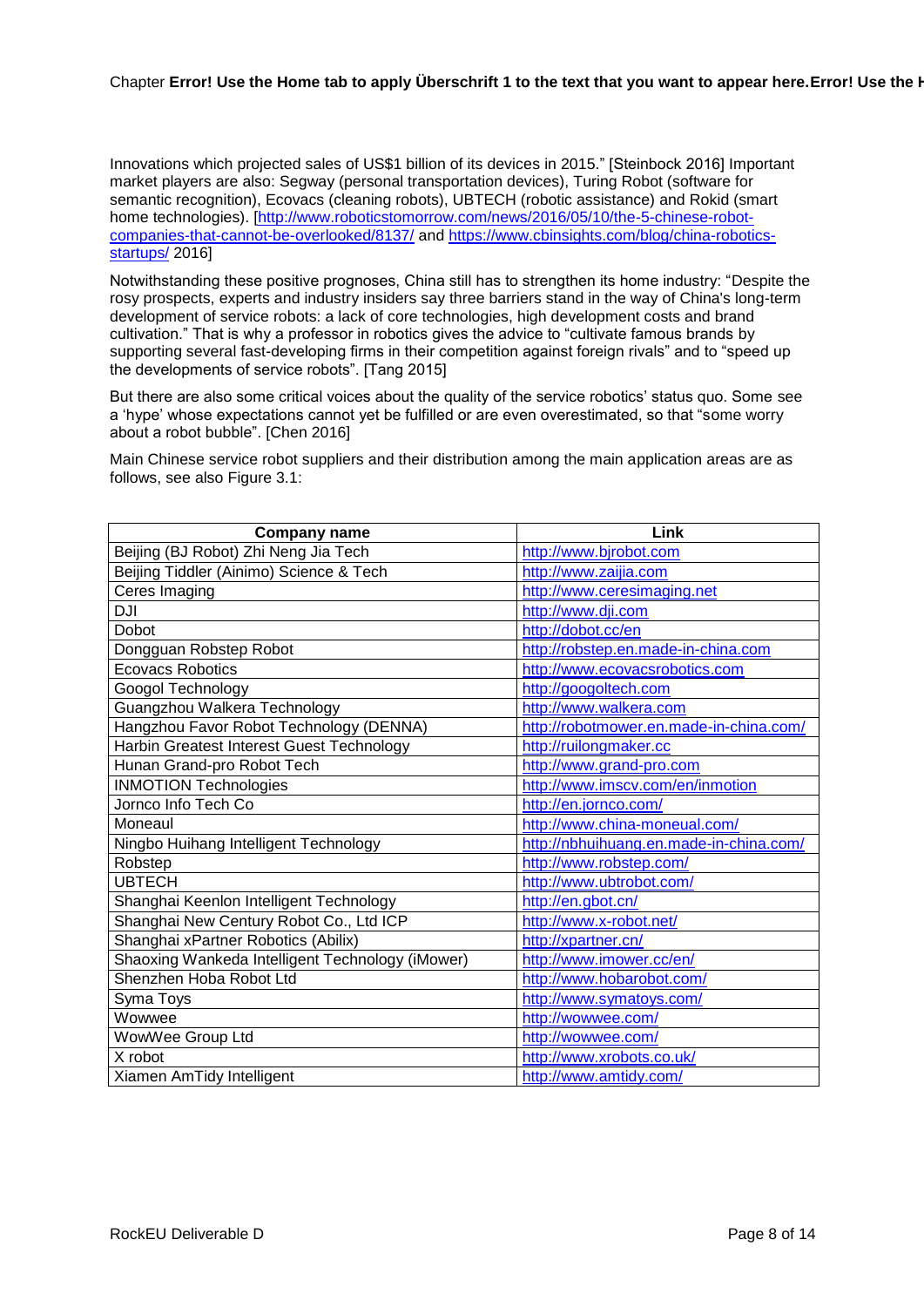

<span id="page-8-2"></span>**Figure 3.1: Number of service robot suppliers in China for respective application areas (professional service robots and service robots for domestic/private use).** 

## <span id="page-8-0"></span>**3.2. Other emerging markets in Asia**

The development of other emerging markets except China is also quite successful, although they are not really comparable to the Chinese ambitions. An article in the Financial Times gives some insights into the status quo:

"Countries such as Indonesia are already suffering from something that the Harvard economist Dani Rodrik has dubbed "premature de-industrialisation". This describes a trend where emerging economies see their manufacturing sector begin to shrink long before the countries have reached income levels comparable to the developed world. Despite rapid economic growth over the past 15 years, Indonesia saw its manufacturing industry's share of the economy peak in 2002. Analysts believe this is partly because of a failure to invest in infrastructure, and the country's uncompetitive trade and investment policy, and partly due to globalisation. Rodrik believes the country will never be able to grow at the kind of rapid rate experienced by China or South Korea. "Traditionally, manufacturing required very few skills and employed a lot of people," he says. "Because of automation, the skills required have increased significantly and many fewer people are employed to run factories. What do you do with these extra workers? They won't turn into IT entrepreneurs or entertainers; and, if they become restaurant workers, they will be paid much less than in a factory." [Bland 2016]

## <span id="page-8-1"></span>**3.2.1. Market situation in India**

The World Robotics 2015 [Litzenberger et. al. 2015] details on pages 167-174 the Indian robotics demand and market for 2014 as follows:

- Sales:
	- o 2,126 new robots installed, 11% more than in 2013
	- $O$  CAGR 2010-2014: + 29%
	- o India has position no. 13 worldwide
	- o Shares of total supply: welding 62%, handling operations 24%
	- o Industries: automotive 71%, metal 8%
- Stock of operational robots:
	- o About 11,800 units which means 22% more than in 2013
	- $O$  CAGR 2010-2014: + 25%
	- o India has position no. 14 worldwide
- Robot density
	- o Manufacturing industry: 2 robots per 10,000 employees
	- o Automotive industry: 58 robots per 10,000 employees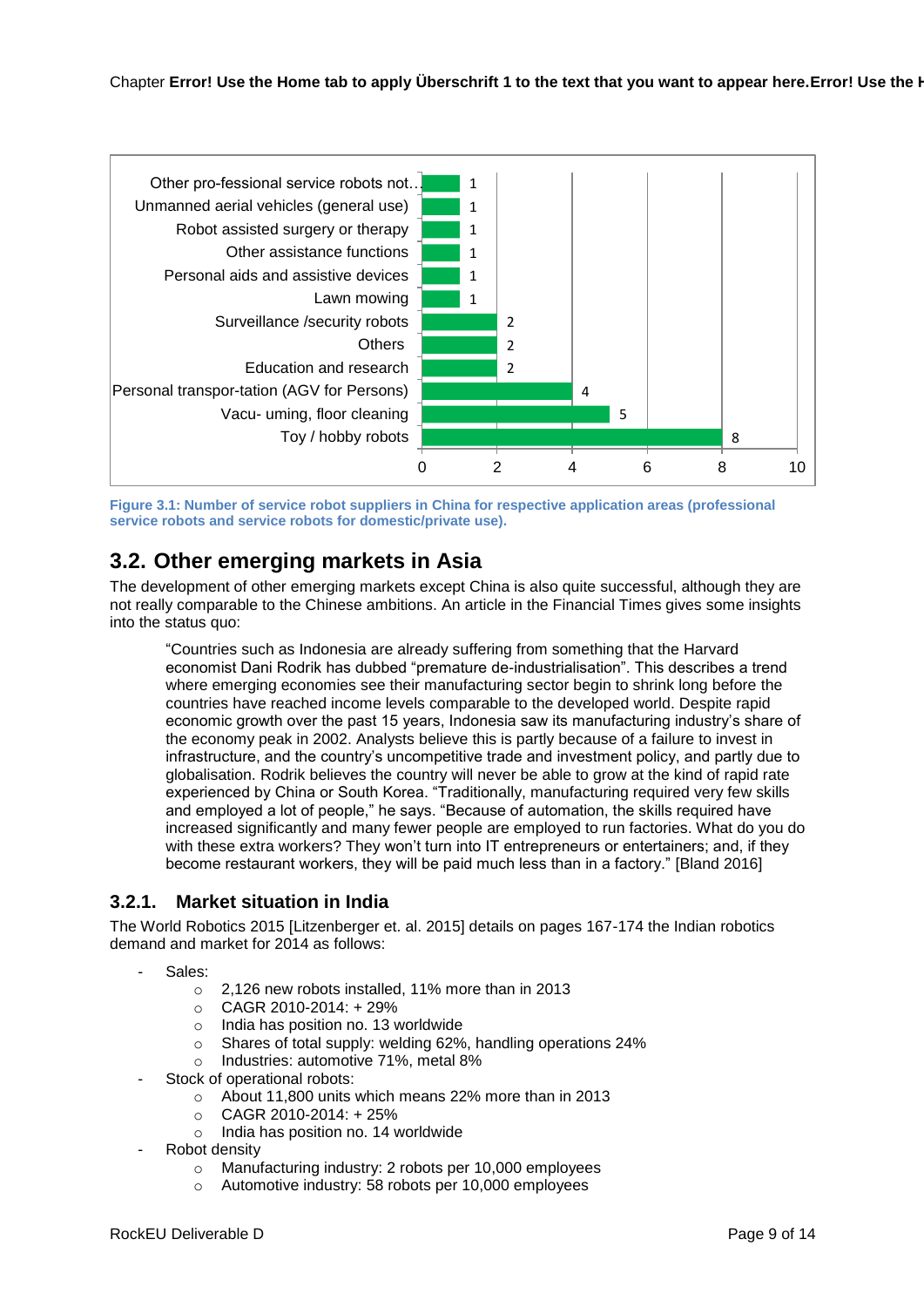o All others: 1 robot per 10,000 employees

The IFR sees the automotive sector as the main driver for robotics, since between 2010 and 2014, robot installations in this sector increased by 104% on average. The states shows a high potential for more automation, however, problems with infrastructure and bureaucracy prevent a stronger increase so far.

Also, the state initiative "Made in India" is seen in a double-edged manner: On one hand, it shall strengthen Indian economy and on the other hand it promised many manufacturing jobs for the many young people living in India: Prime Minister "Modi's "Make in India" laudably aspires to triple manufacturing jobs to 150 million by 2022 – the Boston Consulting Group forecasts 62 million – which leaves little to no room for the government to invest in any large-scale national robot-driven innovation programmes, as the nations of East Asia have." [Website [http://www.asianroboticsreview.com/india2.html,](http://www.asianroboticsreview.com/india2.html) without date]

## <span id="page-9-0"></span>**3.2.2. Market situation in Indonesia**

The World Robotics 2015 [Litzenberger et. al. 2015] details on pages 175-177 the Indonesian robotics demand and market for 2014 as follows:

- Sales:
	- o 1,152 new robots installed, 1% less than in 2013
	- $O$  CAGR 2010-2014: + 34%
	- o Indonesia has position no. 22 worldwide
	- o Shares of total supply: welding 52%, handling operations 42%
	- Stock of operational robots:
		- o About 5,200 units which means 28% more than in 2013
		- o CAGR 2010-2014: + 42%
		- o Indonesia has position no. 27 worldwide
- Robot density
	- o Manufacturing industry: 39 robots per 10,000 employees
	- o Automotive industry: 342 robots per 10,000 employees
	- o All others: 20 robot per 10,000 employees

Main industries for robotics in Indonesia are automotive and rubber and plastics industry. It is interesting to mention that Japan car manufacturers are engaged in Indonesia. They see the country as a coming production hub for the future ASEAN free trade zone AEC. ASEAN stands for "Association of Southeast Asian Nations" and has the following goals: "To accelerate the economic growth, social progress and cultural development in the region through joint endeavours in the spirit of equality and partnership in order to strengthen the foundation for a prosperous and peaceful community of Southeast Asian Nations." [Website asianroboticsreview, without date] One focus of ASEAN will be to create an infrastructure appropriate for applications in the context of Internet of Things. [Gian 2015]

#### <span id="page-9-1"></span>**3.2.3. Market situation in Malaysia**

The World Robotics 2015 [Litzenberger et. al. 2015] details on pages 202-204 the Malaysian robotics demand and market for 2014 as follows:

- Sales:
	- o 852 new robots installed, 8% more than in 2013
	- $O$  CAGR 2010-2014: + 6%
	- o Malaysia has position no. 25 worldwide
	- o Shares of total supply: handling operations 44%, welding 20%
- Stock of operational robots:
	- $\circ$  About 5,700 units which means 11% more than in 2013
	- $O$  CAGR 2010-2014: +12%
	- o Malaysia has position no. 26 worldwide
	- o Shares of total supply: handling operations 44%, welding 21%
- Robot density
	- o Manufacturing industry: 28 robots per 10,000 employees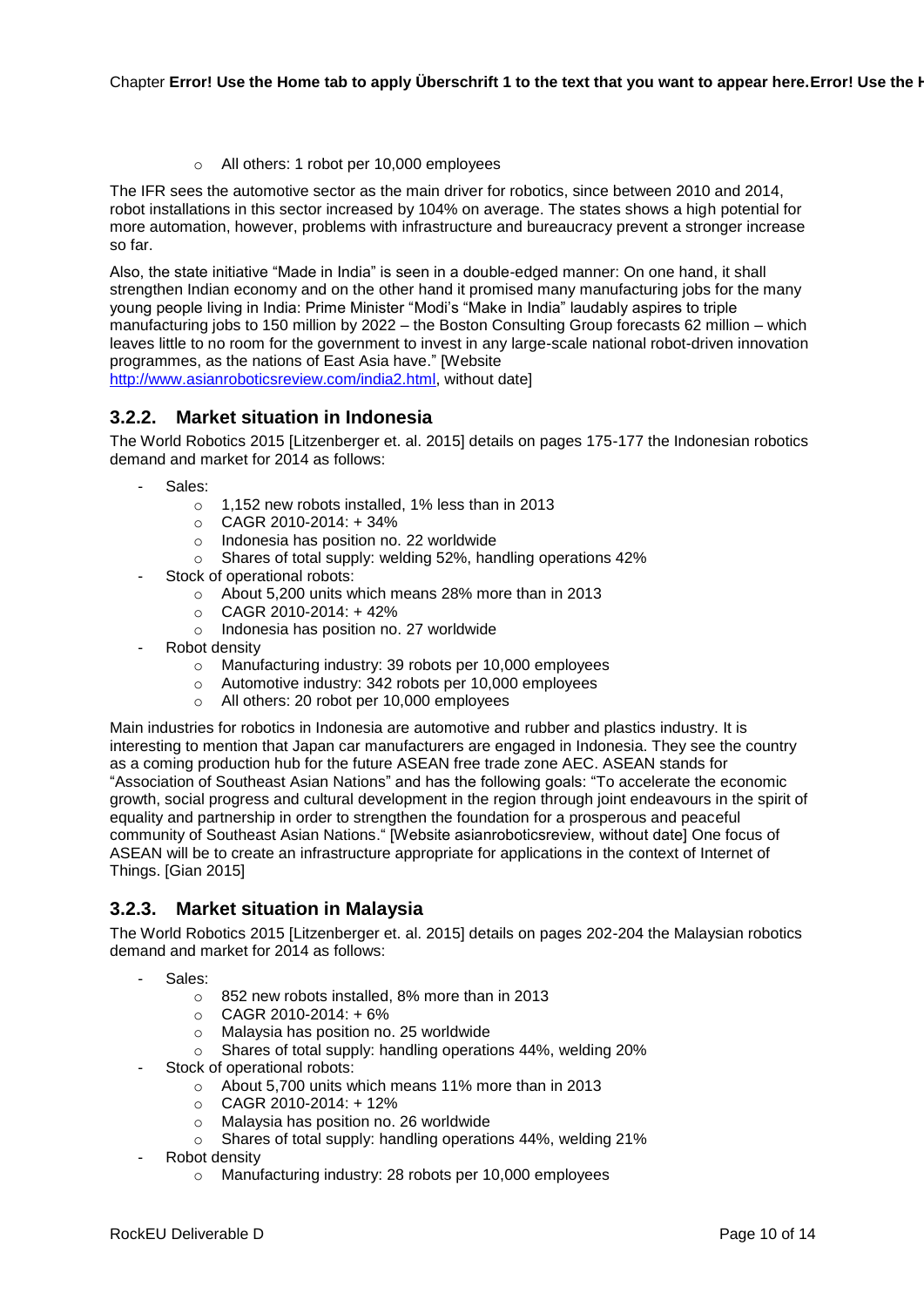- o Automotive industry: 275 robots per 10,000 employees
- o All others: 19 robot per 10,000 employees

### <span id="page-10-0"></span>**3.2.4. Market situation in Singapore**

The World Robotics 2015 [Litzenberger et. al. 2015] details on pages 205-207 the Singapore robotics demand and market for 2014 as follows:

- Sales:
	- o 1,228 new robots installed, 3% more than in 2013
	- o CAGR 2010-2014: + 12%
	- o Singapore has position no. 20 worldwide
	- o Shares of total supply: Cleanroom applications 69%, assembly 13%
- Stock of operational robots:
	- o About 7,400 units which means 19% more than in 2013
	- $O$  CAGR 2010-2014: +19%
	- o Singapore has position no. 21 worldwide

## <span id="page-10-1"></span>**4. Other emerging markets outside Asia**

## <span id="page-10-2"></span>**4.1. Market situation in Russia**

The World Robotics 2015 [Litzenberger et. al. 2015] details on pages 269-273 the Russian robotics demand and market for 2014 as follows:

- Sales:
	- o 339 new robots installed, 45% less than in 2013
	- $O$  CAGR 2010-2014: +10%
	- o Russia has position no. 35 worldwide
	- o Shares of total supply: handling operations 47%, welding 24%
	- o Industries: automotive 43%, metal 14%
	- Stock of operational robots:
		- o About 2,700 units which means 13% more than in 2013
		- $O$  CAGR 2010-2014: + 26%
		- o Russia has position no. 35 worldwide
- Robot density in manufacturing industry: 2 robots per 10,000 employees

These low numbers reflect the political and economic difficulties in the country. Political engagement focusses on other industries than automation technologies. "However, planned projects of Chinese companies which include also automotive projects may result in some investments in robotics. These robots will possibly come from China", concludes the IFR.

## <span id="page-10-3"></span>**4.2. Market situation in Brazil**

The World Robotics 2015 [Litzenberger et. al. 2015] details on pages 114-118 the Brazilian robotics demand and market for 2014 as follows:

- Sales:
	- o 1,266 new robots installed, 9% less than in 2013
	- $O$  CAGR 2010-2014: +19%
	- o Brazil has position no. 17 worldwide
	- o Shares of total supply: handling operations 47%, welding 38%
	- o Industries: automotive 65%, metal 8%
- Stock of operational robots:
	- o About 9,600 units which means 12% more than in 2013
	- $O$  CAGR 2010-2014: +14%
	- o Brazil has position no. 16 worldwide
	- o Shares of total stock: handling operations 41%, welding 40%,
- Robot density:
	- o Manufacturing industry: 10 robots per 10,000 employees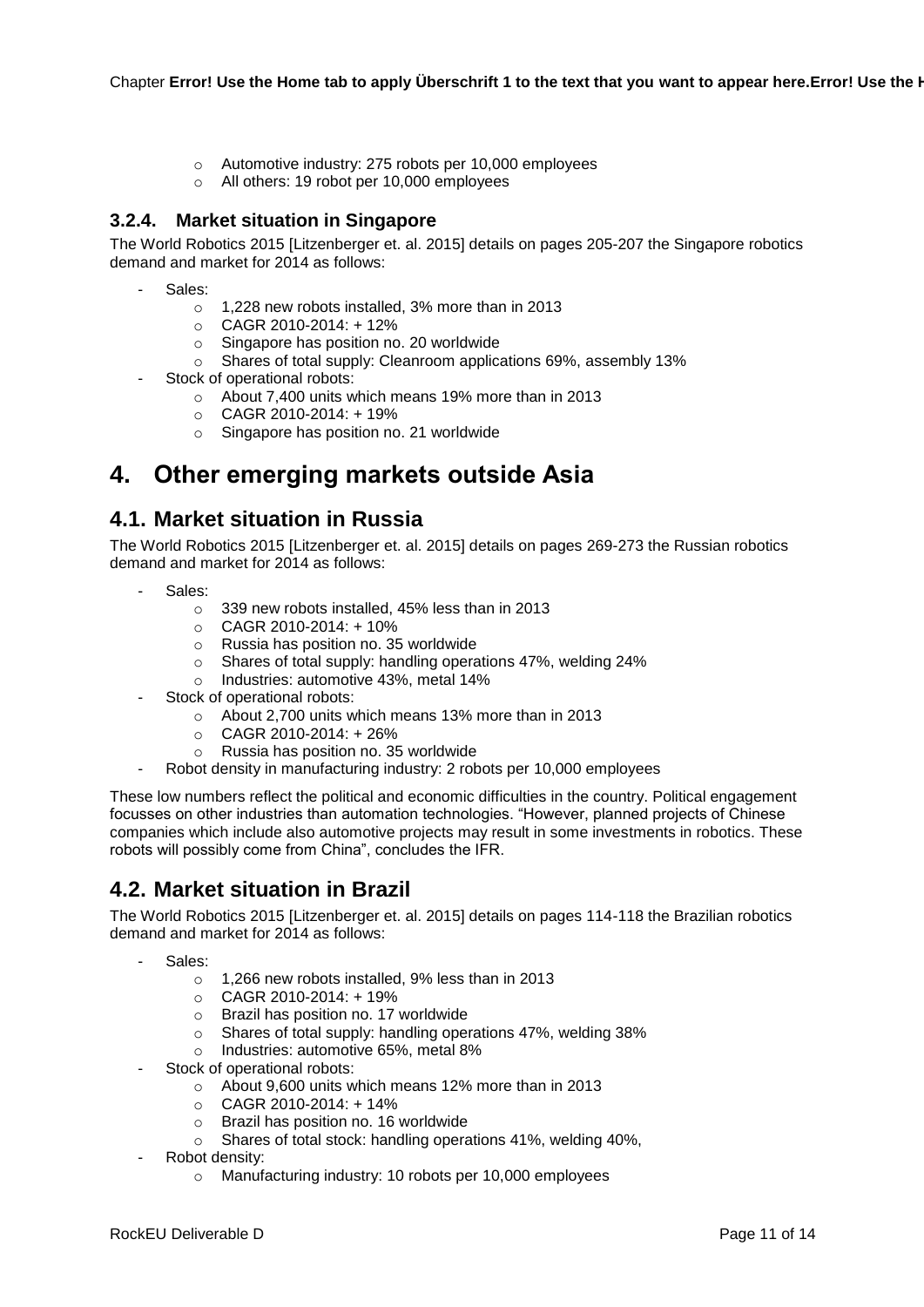- o Automotive industry: 106 robots per 10,000 employees
- o All others: 4 robots per 10,000 employees

"The Brazilian robot market is still seen as an emerging market for robot installations although the development of sales is disappointing", states the IFR. This development reflects the unstable political and economic situation.

## <span id="page-11-0"></span>**4.3. Market situation in South Africa**

The World Robotics 2015 [Litzenberger et. al. 2015] details on pages 401-404 the South African robotics demand and market for 2014 as follows:

- Sales:
	- o 358 new robots installed, 45% less than in 2013
	- $O$  CAGR 2010-2014: +14%
	- o South Africa has position no. 31 worldwide
	- o Shares of total supply: Welding 68%, handling operations 22%
- Stock of operational robots:
	- o About 3,450 units which means 10% more than in 2013
	- $O$  CAGR 2010-2014: +17%
	- o South Africa has position no. 33 worldwide
	- o Shares of total stock: Welding 50%, handling operations 34%
- Robot density: 22 robots per 10,000 employees (worldwide average: 66)

About 80% of the annual robot supply go to the car manufacturers and automotive parts suppliers. Recently, the "Automotive Production and Development Programme" (APDP) has been launched to further strengthen this sector. It replaced the "Motor Industry Development Programme" in January 2013. Since many car manufacturers plan to increase production capacities in South Africa, the demand of robots is likely to grow. [Press release *South Africa's automotive industry*, 2016] Furthermore, it is interesting to see that the cooperation between China and South Africa has a rising impact on the car manufacturing industry in the African state, for example supported by the Forum on China-Africa Co-operation FOCAC. [Press release *Chinese boost for South African auto manufacturing*, 2016]

# <span id="page-11-1"></span>**5. Conclusion**

In general, the automation and robotics industry is on a very successful path and will change the economic landscape remarkably. "We estimate that, as a direct result of installing advanced robots, and depending on the location, output per worker in manufacturing industries will be 10% to 30% higher in 2025 that it is today. The impact on cost is likely to be just as dramatic: the total cost of manufacturing labour in 2025 could be 16% lower, on average, in the world's 25 largest goodsexporting economies than they would be otherwise. All manufacturers and economies will not share these benefits equally, however, because the adoption rates of advanced robotics will vary sharply." [Sirkin et.al. 2016]

The success is, as was mentioned above, due to both very stable and highly automated markets and also due to the rising demand of the emerging markets. However, the success of robotics in the latter ones does not happen by itself. In every market, the specific societal and economic backgrounds have to be considered and special governmental strategies are an important enabler for more automation. China gives proof that a so-called "robot revolution" is predictable, if the circumstances are beneficial and this path is driven by an extensive effort from governmental institutions.

## <span id="page-11-2"></span>**6. References**

Balzer, L., *China: New market and competitor – success factors and challenges*, 2015 [presentation held at 1<sup>st</sup> European Robotics Summit, not published]

Bland, B., *China's robot revolution*, Financial Times, 2016 [06-06-2016, [http://www.ft.com/cms/s/2/1dbd8c60-0cc6-11e6-ad80-67655613c2d6.html,](http://www.ft.com/cms/s/2/1dbd8c60-0cc6-11e6-ad80-67655613c2d6.html) visited 08-08-2016]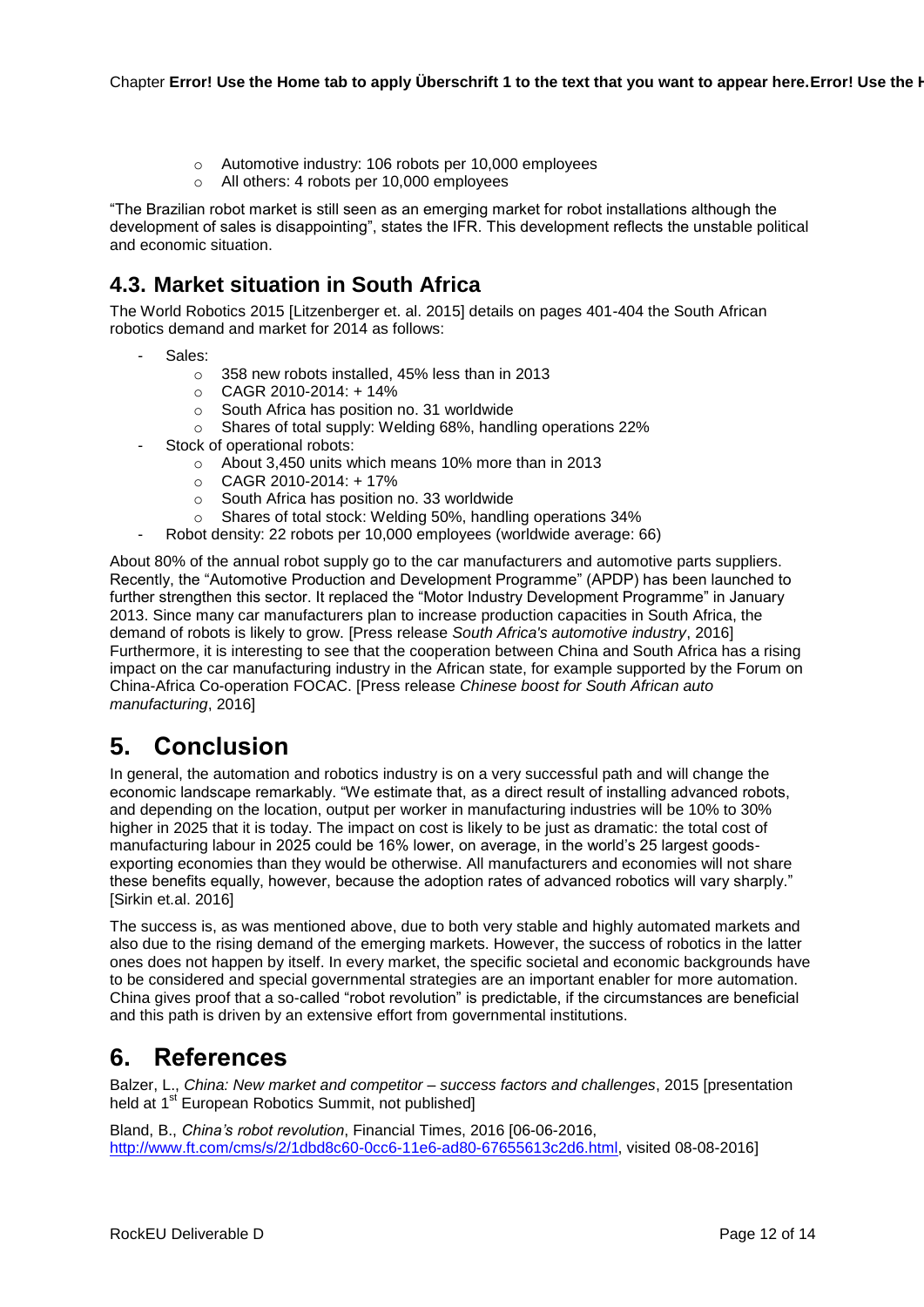Chen, T. *In China, a Robot's Place Is in the Kitchen*, Financial Times, 2016 [24-07-2016, [http://www.wsj.com/articles/in-china-a-robots-place-is-in-the-kitchen-1469393604,](http://www.wsj.com/articles/in-china-a-robots-place-is-in-the-kitchen-1469393604) visited 10-08-2016]

Demaitre, E., *China Continues to Invest in European Industrial Automation*, robotics business review, 2016 [\[https://www.roboticsbusinessreview.com/china-continues-invest-european-industrial](https://www.roboticsbusinessreview.com/china-continues-invest-european-industrial-automation/)[automation/,](https://www.roboticsbusinessreview.com/china-continues-invest-european-industrial-automation/) visited 09-08-2016]

Gian, Y., *ASEAN Smart Network Initiative Offers IoT Opportunity for Manufacturers*, Future ready Singapore, 2015 [\[https://www.futurereadysingapore.com/2015/asean-smart-network-initiative-offers](https://www.futurereadysingapore.com/2015/asean-smart-network-initiative-offers-iot-opportunity-for-manufacturers.html)[iot-opportunity-for-manufacturers.html,](https://www.futurereadysingapore.com/2015/asean-smart-network-initiative-offers-iot-opportunity-for-manufacturers.html) visited 10-08-2016]

International Federation of Robotics (IFR), *World Robotics Survey: Industrial robots are conquering the world*, Website IFR, 2015 [\[http://www.ifr.org/news/ifr-press-release/world-robotics-survey](http://www.ifr.org/news/ifr-press-release/world-robotics-survey-industrial-robots-are-conquering-the-world-773/)[industrial-robots-are-conquering-the-world-773/,](http://www.ifr.org/news/ifr-press-release/world-robotics-survey-industrial-robots-are-conquering-the-world-773/) visited 08-08-2016]

International Federation of Robotics IFR, *World record: 248,000 industrial robots revolutionising the global economy*, Website IFR, 2016 [Press release, [http://www.ifr.org/news/ifr-press-release/world](http://www.ifr.org/news/ifr-press-release/world-record-816/)[record-816/,](http://www.ifr.org/news/ifr-press-release/world-record-816/) visited 08-08-2016]

International Federation of Robotics IFR, *China seeking to join the Top 10 robotics nations by 2020*, Website IFR, 2016 [Press release referred to with 2016b, [http://www.ifr.org/news/ifr-press](http://www.ifr.org/news/ifr-press-release/china-seeking-to-join-the-top-10-robotics-nations-by-2020-823/)[release/china-seeking-to-join-the-top-10-robotics-nations-by-2020-823/,](http://www.ifr.org/news/ifr-press-release/china-seeking-to-join-the-top-10-robotics-nations-by-2020-823/) visited 09-08-2016]

Knowledge@Wharton, INSEAD Knowledge, *Have the BRICs Hit a Wall? The Next Emerging Markets*, Website Knowledge@Wharton, 2016. [\[http://knowledge.wharton.upenn.edu/article/98411/,](http://knowledge.wharton.upenn.edu/article/98411/) visited 08- 08-2016]

Leke, Acha, et. al., *South Africa's Big Five: Bold priorities for inclusive growth*, Website McKinsey, 2015 [\[http://www.mckinsey.com/global-themes/middle-east-and-africa/south-africas-bold-priorities-for](http://www.mckinsey.com/global-themes/middle-east-and-africa/south-africas-bold-priorities-for-inclusive-growth)[inclusive-growth,](http://www.mckinsey.com/global-themes/middle-east-and-africa/south-africas-bold-priorities-for-inclusive-growth) visited 08-08-2016]

Litzenberger, G. et. al., *World Robotics Report 2015 Industrial Robots*, 2015

Manyika, James et. al., *Manufacturing the future: The next era of global growth and innovation*, Website McKinsey, 2012 [\[http://www.mckinsey.com/business-functions/operations/our-insights/the](http://www.mckinsey.com/business-functions/operations/our-insights/the-future-of-manufacturing)[future-of-manufacturing](http://www.mckinsey.com/business-functions/operations/our-insights/the-future-of-manufacturing) visited 08-08-2016]

Mooney, A., Williams, A., *Growth of robotics in emerging markets captures fund investors' imaginations*, Financial Times, 2016 [02-03-2016, [http://www.ft.com/cms/s/2/f777ae08-da22-11e5](http://www.ft.com/cms/s/2/f777ae08-da22-11e5-a72f-1e7744c66818.html#axzz4GRqYXus1) [a72f-1e7744c66818.html#axzz4GRqYXus1,](http://www.ft.com/cms/s/2/f777ae08-da22-11e5-a72f-1e7744c66818.html#axzz4GRqYXus1) visited 09-08-2016]

Sirkin, H. L., Zinser, M., Rose, J. R., *The Robotics Revolution – The next great leap in Manufacturing*, Website Boston Consulting, 2016 [Inside Ops – Are you ready for a digital revolution? pp. 15-22, [http://media-publications.bcg.com/BCG-Inside-OPS-Jul-2016.pdf,](http://media-publications.bcg.com/BCG-Inside-OPS-Jul-2016.pdf) visited 08-08-2016]

Steinbock, D., The coming revolution of Chinese robotics, ejiinsight.com, 2016 [11-05-2016, [http://www.ejinsight.com/20160511-the-coming-revolution-of-chinese-robotics/,](http://www.ejinsight.com/20160511-the-coming-revolution-of-chinese-robotics/) visited 10-08-2016]

Talley, Ian, *Brics' New World Order Is Now on Hold*, Wall Street Journal, 2016 [\[http://www.wsj.com/articles/brics-new-world-order-is-now-on-hold-1453240108](http://www.wsj.com/articles/brics-new-world-order-is-now-on-hold-1453240108) visited 08-08-2016]

Xia, Chenan, *Cross-Border E-Commerce is luring Chinese Shoppers*, Website McKinsey, 2016 [McKinsey Quarterly No. 2, pp. 22-23. [http://www.mckinsey.com/business-functions/strategy-and](http://www.mckinsey.com/business-functions/strategy-and-corporate-finance/our-insights/mckinsey-quarterly-2016-number-2-overview-and-full-issue)[corporate-finance/our-insights/mckinsey-quarterly-2016-number-2-overview-and-full-issue,](http://www.mckinsey.com/business-functions/strategy-and-corporate-finance/our-insights/mckinsey-quarterly-2016-number-2-overview-and-full-issue) visited 08- 08-2016]

Yeo, N., *First ROS-Industrial Asia Pacific Workshop 2016*, Website rosindustrial.org, 2016 [\[http://rosindustrial.org/news/2016/7/22/first-ros-industrial-asia-pacific-workshop-2016,](http://rosindustrial.org/news/2016/7/22/first-ros-industrial-asia-pacific-workshop-2016) visited 10-08- 2016]

Yuankai, T., *A Robotic Boom*, Beijing Review, 2015 [10-12-2015, [http://www.bjreview.com/Lifestyle/201605/t20160527\\_800057965.html,](http://www.bjreview.com/Lifestyle/201605/t20160527_800057965.html) visited 10-08-2016]

(Without autorship) *'Made in China 2025' plan issued*, The State Council The People's Republic of China, Website Chinese Government, 2015 [Press release [http://english.gov.cn/policies/latest\\_releases/2015/05/19/content\\_281475110703534.htm\]](http://english.gov.cn/policies/latest_releases/2015/05/19/content_281475110703534.htm)